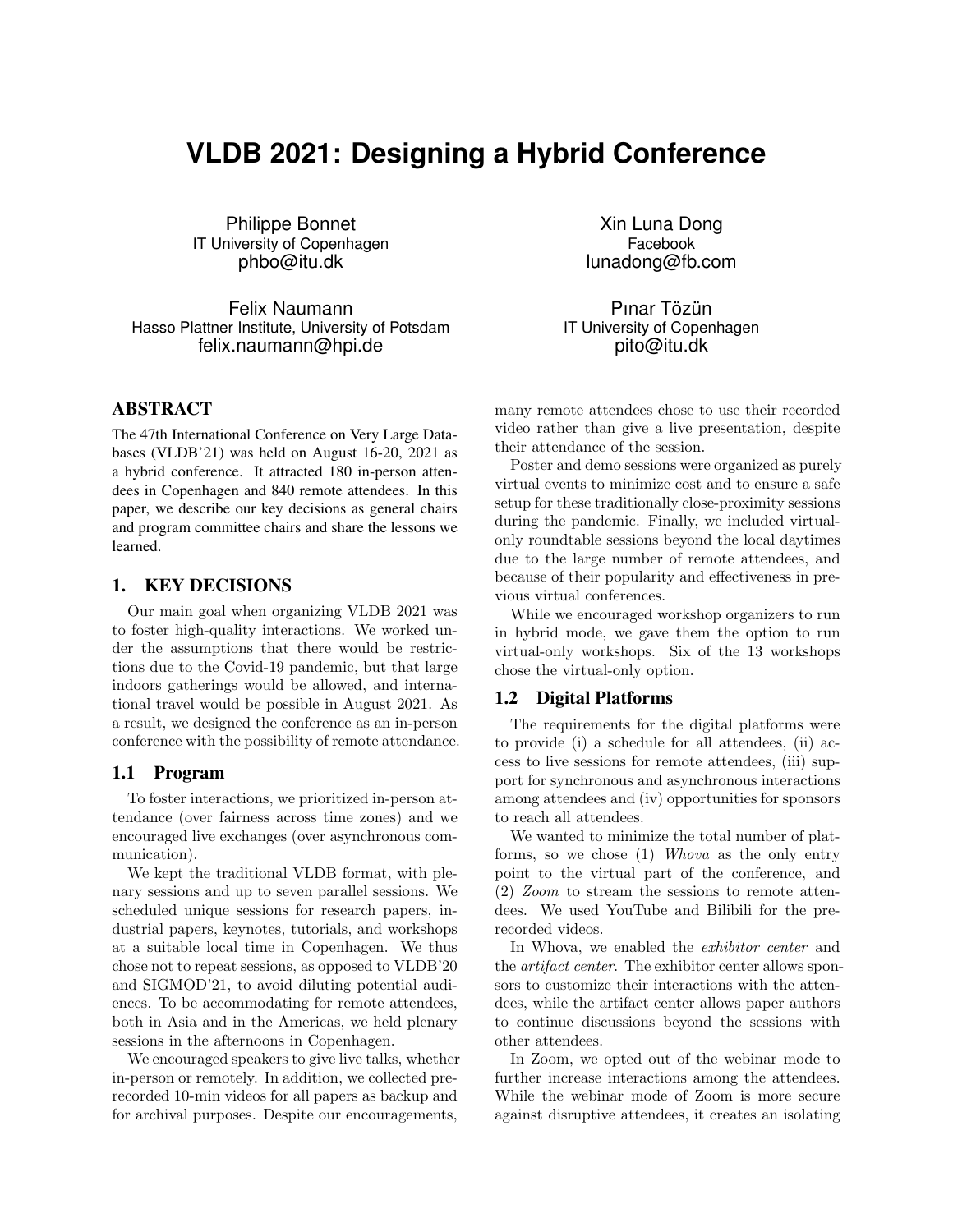experience for both the attendees and the presenters. The conference organizers have the power to react to disruptions, rather than being pessimistic and proactively avoiding them, especially when conference access requires a paid registration.

We relied on Gateway for the setup and management of Zoom sessions. Gateway knows our conferences and the virtual platforms, such as Zoom, Whova, and YouTube, very well at this point, and their services were extremely valuable during the conference. We relied on the audio/video  $(A/V)$ equipment, network capacity and technicians from the venue to stream up to seven sessions in parallel. For in-person presentations, slides were streamed directly from the presenter's laptop (connected to Zoom), while audio and video was streamed from the venue's A/V equipment.

We introduced two new functions in the conference organization, digital platform chair and artifact chair, to manage consistency across the digital platforms and to guarantee the quality and the timely delivery of the pre-recorded videos, respectively.

The role of the *digital platform chair* has already become part of our conferences with the virtual format. This role is necessary to manage the content on the virtual event platform and coordinate with other parties about population of and updates on this content. Digital platform chairs are also the first responders when the conference attendees have questions about the virtual platforms of the conference.

The role of the *artifact chair* is essential to manage the process for collecting all the conference artifacts, such as pre-recorded videos, posters, etc., and coordinating all the parties that are involved from paper authors to Gateway (in VLDB 2021). During the process of archiving these artifacts, the artifact chair hands-off the necessary information and consents to the person responsible from archival.

In addition, as usual across all conferences, we also used the conference website to make the conference schedule information public and social media to promote the conference.

# 1.3 Cost and Fee Structure

The main cost of the conference is associated to the venue, catering, A/V equipment, and personnel as well as social events. The fixed cost of a hybrid conference is much higher than for a traditional conference because of the cost of A/V equipment and personnel needed to cover seven parallel sessions.

We used a professional conference organizer, Kuoni, to take care of interactions with the venue and all

service providers as well as sponsors. Kuoni also took care of the registration site. We introduced a flexible registration process that allowed changing remote to in-person registrations and vice-versa, up to two weeks before the conference start date. In this way, attendees could accommodate changes in personal circumstances as well as changes in company or government policies during the pandemic.

Note that we complemented the professional service from Kuoni with contributions from student volunteers. In particular, we needed volunteers to periodically transfer the list of registered attendees from Kuoni to Whova.

We decided to introduce a significant fee for remote attendance in order to cover the costs associated with professionally live-streaming sessions from the conference venue. Our rationale was that these costs should not be shouldered only by authors, since they are among the ones contributing to the attractive content of the conference.

In addition and as usual, we minimized the cost for student attendees. Fellowships from the VLDB SPEND committee as well as NSF covered registration fees for 75 students attending remotely and 14 attending in-person.

# 2. LESSONS LEARNED

# 2.1 Session Recordings

We initially considered session recordings as optional and not part of our core requirements. This was a mistake: recording sessions and making them available to conference attendees should be a requirement for any hybrid conference. It brings a lot of value to remote attendees and in-person attendees alike, specially in a multi-track conference such as VLDB.

There was a high demand during the conference for the session recordings to be available as soon as a session finished. We decided to record all the sessions, unless session chairs, presenters or attendees rejected, and make them available to the attendees through Whova. However, it takes time and manpower to edit, render, and upload session recordings to YouTube. As a result, most sessions recordings were available only two to three days after the sessions. We decided to make these session recordings available to attendees in Whova for a while longer after the conference ended. Note that there were about ten registrations after the conference was over, showing the value and the necessity of session recordings for attendees.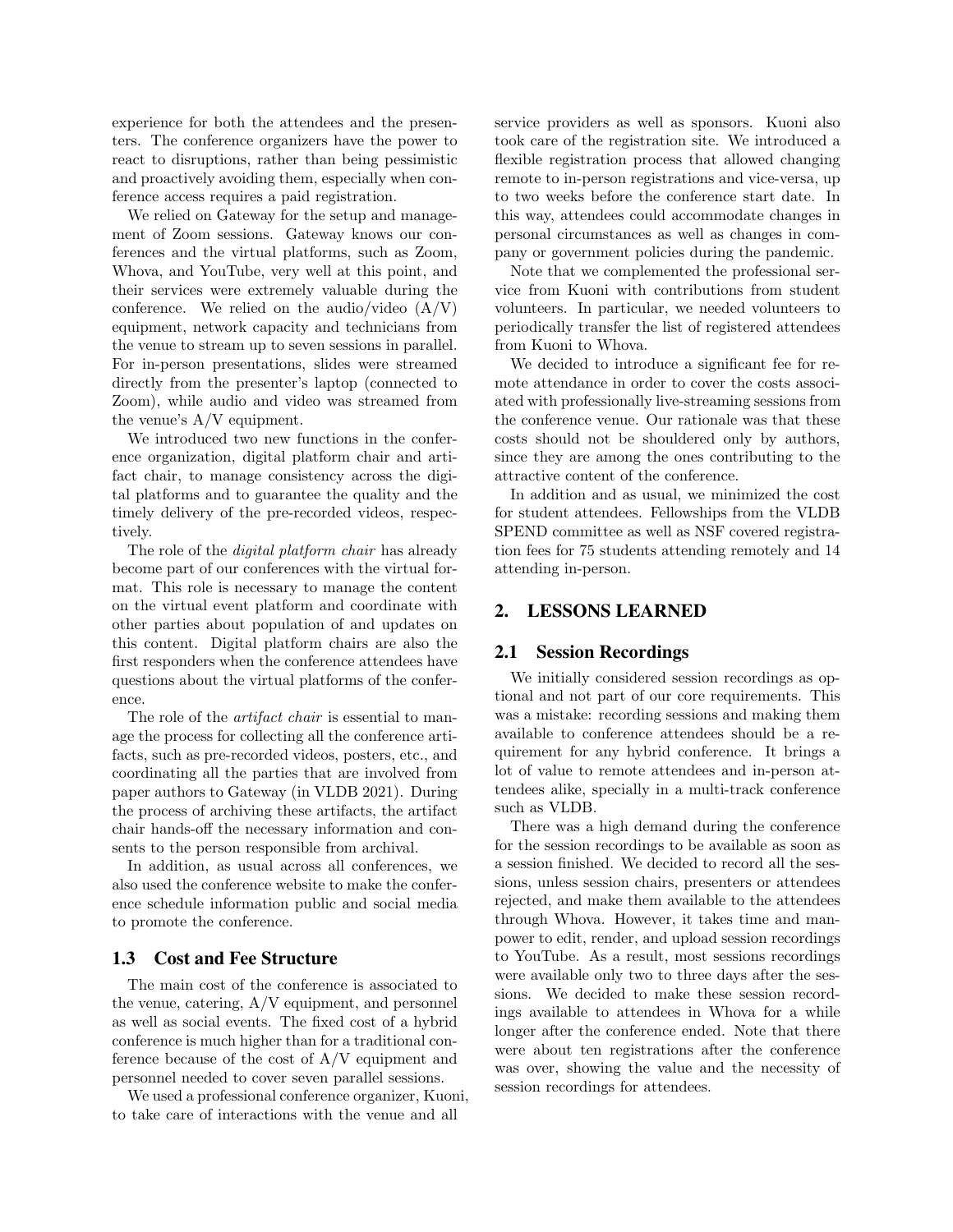## 2.2 Sources of Complexity

Several sources of complexity that are unique to a hybrid conference required more attention than expected.

## *2.2.1 Session planning*

With remote presenters joining from many different timezones, a key design question was whether to organize the paper sessions primarily based on the topic of the papers or the timezone and attendance mode of the speakers. We chose to group the papers based on topic first to allow a more natural flow in each session. Then, we attempted to schedule each topic-based paper session at a timeslot that is the most ideal for the majority of the remote speakers in that session, based on their timezone, while avoiding topically similar sessions running in parallel.

#### *2.2.2 Streaming sessions*

The requirement to stream sessions from the venue as well as remote presenters is a source of complexity before and during the conference. Indeed, both the Zoom manager and the A/V technicians at the venue must know the presentation form for each presentation (live in person, live on Zoom, or prerecorded video). Collecting this information from all authors before the conference is complex as it involves several tracks managed by different chairs (research, industry, tutorials, keynotes, workshops). This information must be consolidated and shared with both the Zoom manager and the A/V technicians in a format that is convenient for them (e.g., grouped by day, session time for Zoom managers and by day, room, session time for  $A/V$  technicians).

To eliminate sources of inconsistencies, we chose to minimize the number of persons in the organizing committee interacting with Zoom manager and A/V technicians. This resulted in less autonomy for workshop chairs, who needed to interact with the conference general chairs to prepare for and manage session streaming.

## *2.2.3 Session chairing*

A hybrid session setup increases the responsibilities of session chairs. First, they have to give directions to speakers and attendees about the hybrid setup, such as informing them about where to stand with respect to cameras and how to speak to the microphone to be audible and visible. Then, they shall monitor both in-person and virtual attendees to prevent people from being disruptive for the session. Finally, they must bridge the in-person and virtual parts of the session by coordinating speakers and questions on both sides.

To deal with these increased set of responsibilities, we assigned two session chairs per session – one playing the traditional role of a session chair, the other acting as a stand-in for the online-participants, monitoring their questions. With the smaller number of senior researchers attending in person, we were forced to ask them to chair two or even three sessions, and if possible recruit an ad-hoc second session chair before the session began.

## *2.2.4 Enforcing consistency*

The schedule for a traditional conference program mainly contains information about which paper is presented or who presents at each session. This information is also enough for the attendees to decide which sessions to attend. However, to be able to run the sessions of a hybrid conference, a schedule document must be created that contains the additional information on the Zoom links, video location information for pre-recorded videos, the presentation modes for each talk, etc. This requires coordination of information from several independent, globally distributed parties, and we introduced a scheduling chair to oversee this process.

#### *2.2.5 Publishing session recordings*

We received many requests to publish recordings of keynotes or individual presentations. Publishing recordings introduces legal issues linked to personal data. These issues should be clarified before the conference starts so that legal forms are available at conference registration time.

Session recordings tend to have several attendees appear in the recording for brief moments of time in addition to the speakers. Given GDPR, a process must be established to handle cases, where attendees repeal their consent afterward to either remove the corresponding videos or edit out the corresponding person.

The pre-recorded videos of papers will be archived on the PVLDB website, since they do not pose the same level of complexity for GDPR. Indeed, consent from the speakers is enough to archive them in a GDPR-compliant way.

## 2.3 Trade-offs

There is a fundamental trade-off between interactions and inclusiveness. Both VLDB'20 and SIG-MOD'21 implemented a 24-hour format, which scheduled each session twice, allowing attendees from all timezones to catch all the sessions at a reasonable waking time. As for SIGMOD'20, we chose to not repeat sessions and thus ensure a larger number of